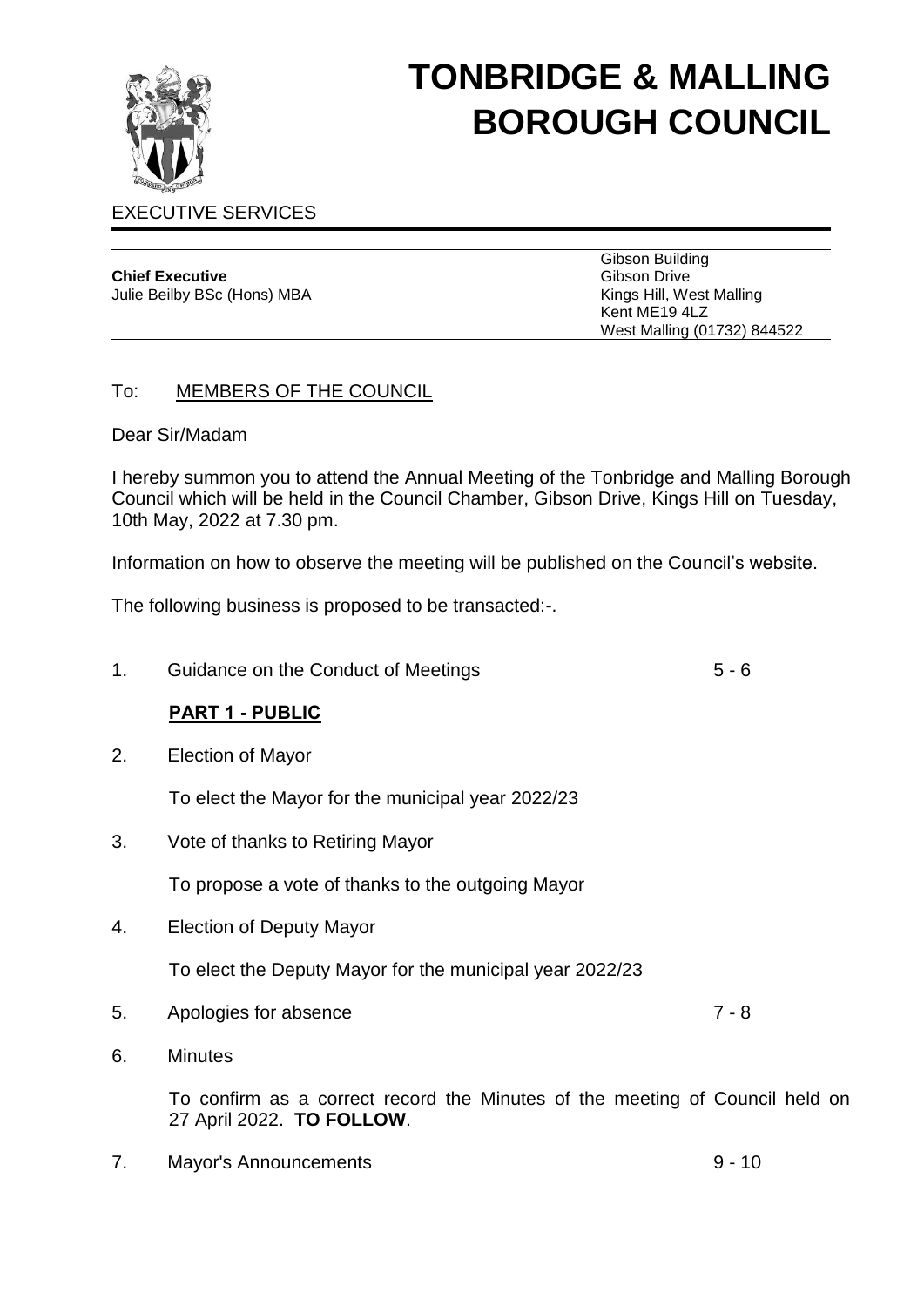8. Political Balance Arrangements

To determine the political balance arrangements for the Council's committees, sub-committees, advisory boards and panels

9. Appointment of Cabinet

To note the Leader's appointments to the Cabinet and the portfolios they will hold.

Details of appointments will be set out on Annex 1 and circulated in advance of the meeting.

10. Appointment of Committees

To consider the establishment and composition of the Committees of the Council and their sub-committees for the municipal year.

Details of nominations will be set out on Annex 2 and circulated in advance of the meeting.

11. Appointment of Advisory Boards, Panels and Other Member **Groups** 

To appoint Advisory Boards, Advisory Panels and Other Member Groups for the municipal year.

Details of nominations will be set out on Annex 3 and circulated in advance of the meeting.

12. Appointment of Chair and Vice-Chair

To appoint the Chair and Vice-Chair of each Committee.

Details of nominations will be set out on Annex 4 and circulated in advance of the meeting.

13. Appointments to Outside Bodies

To appoint representatives to serve on outside bodies.

Details of nominations will be set out on Annex 5 and circulated in advance of the meeting.

14. Appointment of Substitute Members

To appoint substitute Members to attend specific meetings in the absence of the ordinary Member.

Details of nominations will be set out on Annex 6 and circulated in advance of the meeting.